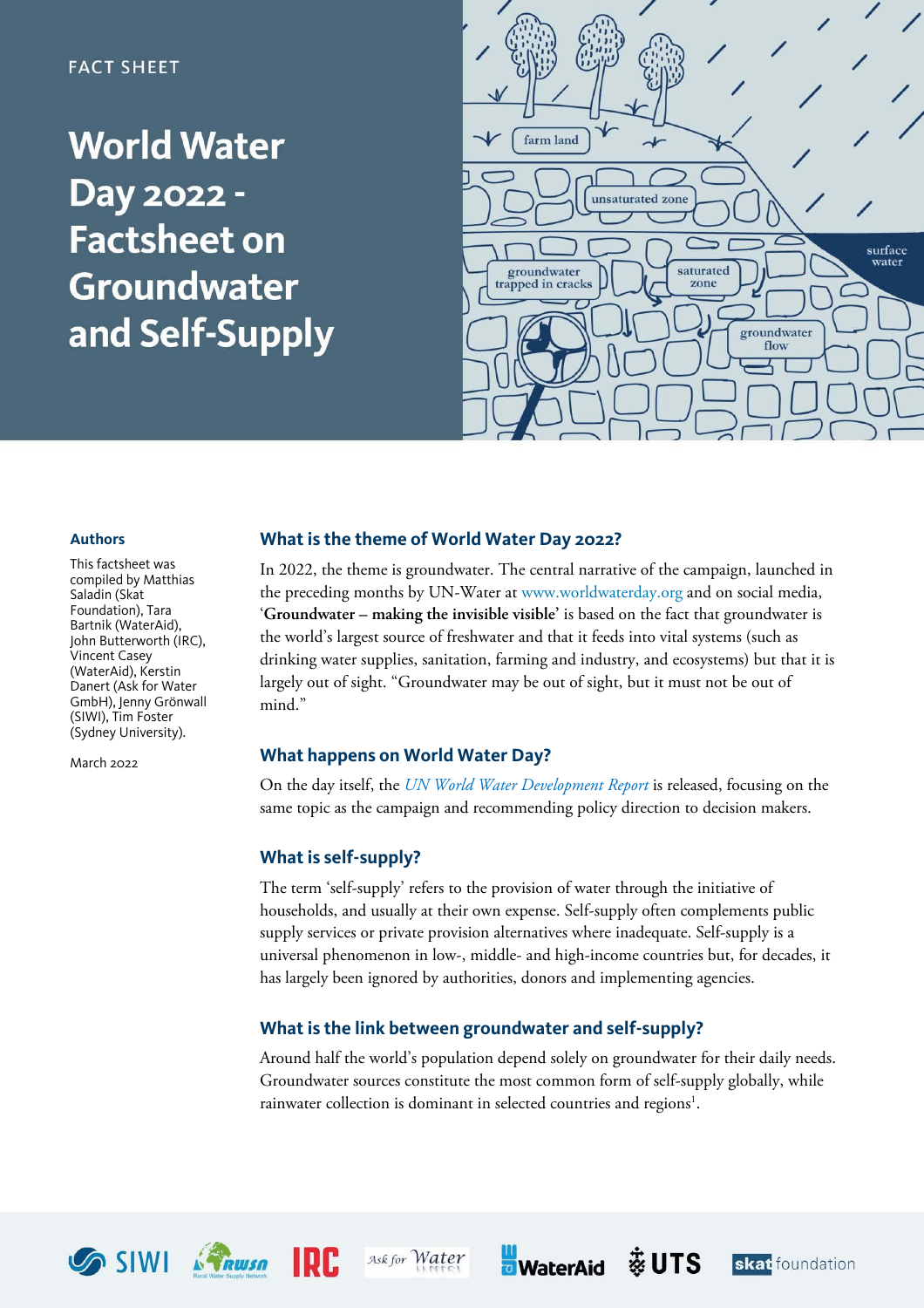#### **How many people rely on self-supply, and how many rely on self-supply from groundwater?**

Globally, more than a billion people rely on self-supply water sources. In South Asia, Southeast Asia, and the Pacific, more than 760 million — or 31% of the population —rely on self-supply for their drinking water, with the number of users estimated to be increasing by more than 9 million each year2 . In Sub-Saharan Africa, some 46 million rural people and 125 million urban people rely on private groundwater sources, equivalent to 7% and 33% of the rural and urban population, respectively<sup>3</sup>. And, just as importantly, looking into the future, 155 million people in rural Sub-Saharan Africa, representing over 20% of the rural population currently drink water from unimproved groundwater sources<sup>3</sup>. In urban areas in continental Africa, the number of people supplying themselves with groundwater estimated at 150 million people, representing 32% of the urban population $^4$ .

#### **Why is self-supply crucial?**

- It is estimated that 66% of Water, Sanitation and Hygiene (WASH) sector financing comes from individual household contributions (UN GLAAS report 2021). This makes households the biggest source of investment, in fact more than official development assistance (ODA), government funding, philanthropy and international cooperation combined<sup>5</sup>.
- Self-supply water sources are usually close to the homestead or on premises. They therefore offer advantages in terms of availability, accessibility, and convenience. This is particularly important for women and girls who often shoulder the burden of collecting water far from their homes.
- Self-supply water sources can reach to the service level of 'safely managed', the highest level of service provision as defined by UNICEF/WHO (Joint Monitoring Programme) and the SDGs.
- For remote households and communities, self-supply may be the only viable option for a long time to come. A case in point is that self-supply is very common today in rural areas, even in high-income countries – e.g., 45% of the rural population in the USA relies on private wells<sup>6</sup>.
- Self-supply increases resilience to climate change by providing diversity of water sources – especially when complementing other service options<sup>7</sup>. Globally groundwater is the most common form of self-supply<sup>1</sup>, and it is generally more resilient against climate change shocks than surface sources.
- Self-supply can improve livelihoods by allowing households to access water for multiple uses – for example for agriculture or small businesses in addition to domestic use.

#### **Why is supporting self-supply effective?**

- Supporting self-supply can be a way of 'working with the grain' of local societies and economies to create incremental but lasting improvements in water services.
- Self-supply is a proven way of unlocking household investment for water supply access that is suitable especially where public supplies are inadequate or nonexistent.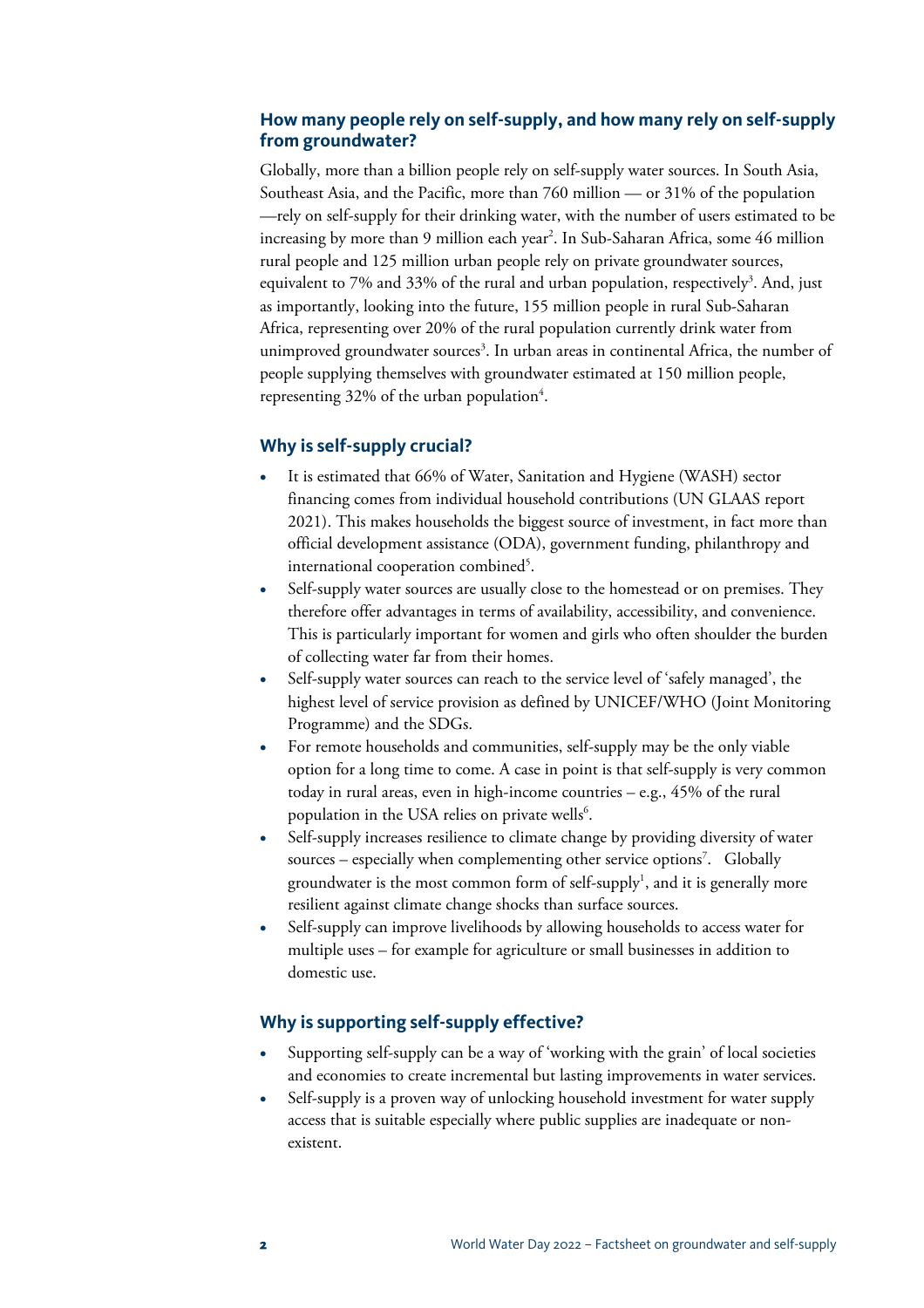- Self-supply does not absolve the State from its human right to water obligations but supporting it can make public funding go much further, reaching left-behind  $\rm{groups}^8.$
- Supported self-supply is fully compatible with the human rights-based approach<sup>9</sup>.

#### **What is needed to make self-supply fulfil its potential?**

- In most countries, rural economies have developed hand-in-hand with their water supplies, but the process can be speeded up in weaker economies by improving the availability of affordable technologies, advisory services, microfinance, a skilled private sector, and sometimes by incentives or subsidies.
- Delivery of these support services which help families ensure the quality and sustainability of their water sources largely through their own initiative is called supported self-supply.

#### **What can we all do to help self-supply reach its potential?**

- **WASH professionals:** Recognize the role of individual households in upgrading WASH service levels, support the collection of evidence on the multiple impact of self-supply, support initiatives of market intelligence, capacity building, exchange, and learning.
- **Government entities:** Recognize the role and importance of self-supply (e.g., include self-supply in monitoring efforts, recognize it in policies and standards), build expertise in institutions, establish an enabling environment for local private sector actors to thrive, and build capacities.
- **Academia:** Include technologies and approaches adequate for individual household supply (or small groups) in research projects, include self-supply as an approach, investigate enabling and hindering factors for WASH entrepreneurs to establish a business and thrive, look into the multiple benefits generated by self-supply.
- **Funding agencies:** Include self-supply components in projects, focusing on kickstarting market-based mechanisms, promotion, capacity building, market intelligence, research and evaluations.
- **Implementing agencies** (NGOs, UN agencies, etc.): Integrate self-supply components in projects of WASH, rural development, market development and livelihood improvement; pilot and showcase technologies that can be taken up by individual households and small groups.

#### **More resources for World Water Day and self-supply:**

- [World Water Day 2022 website](http://www.worldwaterday.org/)
- [UN World Water Development Report 2022](http://www.unwater.org/publication_categories/world-water-development-report)
- Book: [Self-Supply Filling the gaps in public water supply provision](https://practicalactionpublishing.com/book/2530/self-supply) (2021), by S. Sutton and J. Butterworth.
- Wikipedia entry on [self-supply in water and sanitation](https://en.wikipedia.org/wiki/Self-supply_of_water_and_sanitation)
- Rural Water Supply Network's (RWSN) [thematic website on self-supply](https://rural-water-supply.net/en/self-supply)